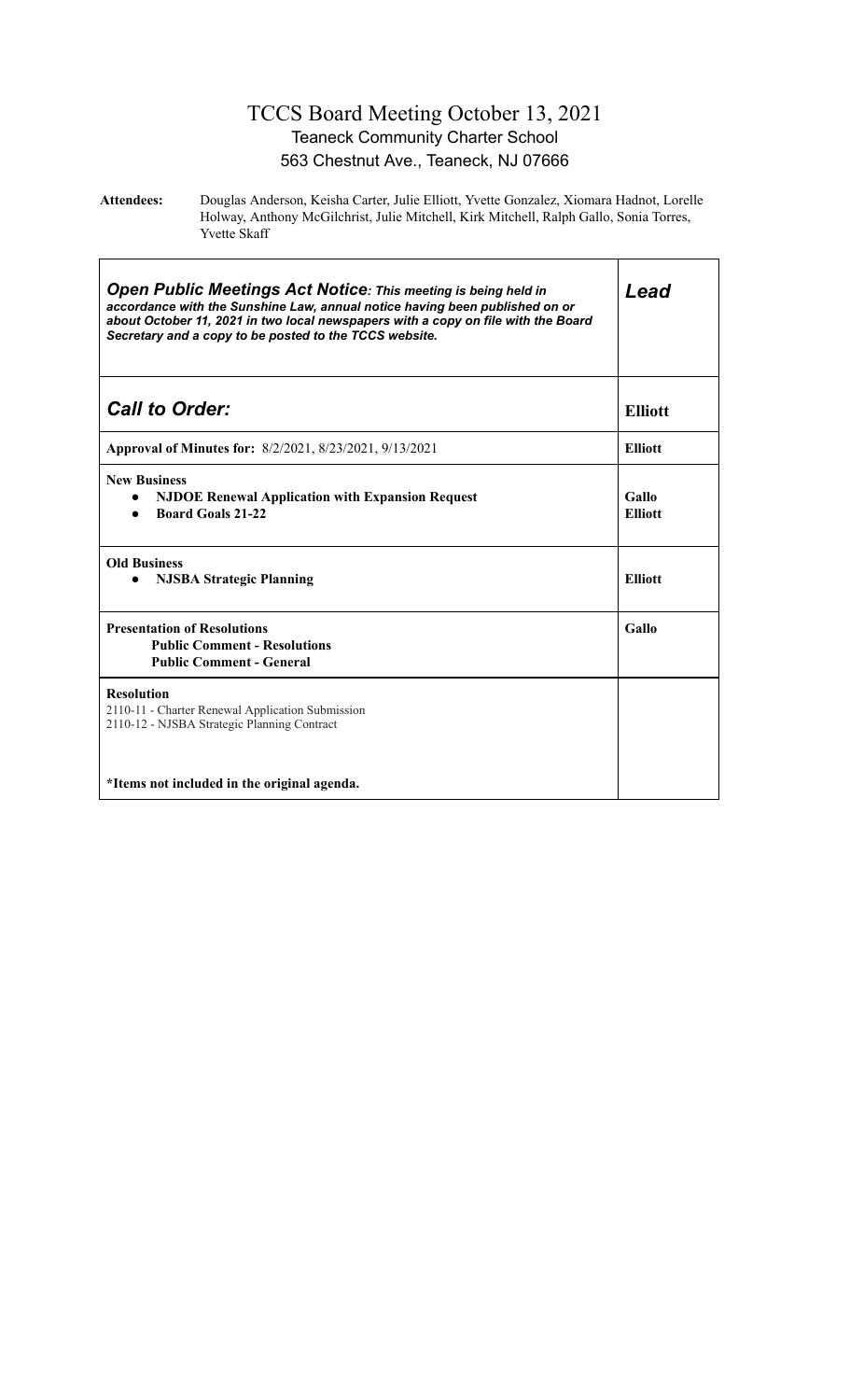## **TCCS Board Meeting October 13, 2021** *Resolution 2110-11 Charter Renewal Application Submission*

**BE IT RESOLVED, that the Board approve the submission of the 2021 Charter Renewal Application with a requested enrollment expansion (adding 45 additional students over the next 5 years) as reflected in the following maximum enrollment chart:**

| Grade          | 2021-2022<br>(current<br>maximum) | 2021-2022<br>(actual<br>enrollment) | 2022-2023<br>(maximum) | 2023-2024<br>(maximum) | 2024-2025<br>(maximum) | 2025-2026<br>(maximum) | 2026-2027<br>(maximum) |  |
|----------------|-----------------------------------|-------------------------------------|------------------------|------------------------|------------------------|------------------------|------------------------|--|
| К              | 45                                | 45                                  | 45                     | 45                     | 45                     | 45                     | 45                     |  |
| $\mathbf 1$    | 45                                | 45                                  | 45                     | 45                     | 45                     | 45                     | 45                     |  |
| $\overline{2}$ | 45                                | 45                                  | 45                     | 45                     | 45                     | 45                     | 45                     |  |
| 3              | 36                                | 36                                  | 45                     | 45                     | 45                     | 45                     | 45                     |  |
| 4              | 36                                | 36                                  | 36                     | 45                     | 45                     | 45                     | 45                     |  |
| 5              | 36                                | 36                                  | 36                     | 36                     | 45                     | 45                     | 45                     |  |
| $\,6$          | 36                                | 36                                  | 36                     | 36                     | 36                     | 45                     | 45                     |  |
| $\overline{7}$ | 36                                | 36                                  | 36                     | 36                     | 36                     | 36                     | 45                     |  |
| 8              | 36                                | 36                                  | 36                     | 36                     | 36                     | 36                     | 36                     |  |
| Total          | 351                               | 351                                 | 360                    | 369                    | 378                    | 387                    | 396                    |  |

**Proposed Maximum Enrollment with Expansion**

| Moved by: | <b>Seconded By:</b> |
|-----------|---------------------|
|-----------|---------------------|

| <b>Vote</b>     |            |                |               |            |                |                    |            |                |
|-----------------|------------|----------------|---------------|------------|----------------|--------------------|------------|----------------|
|                 | <b>Yes</b> | N <sub>0</sub> |               | <b>Yes</b> | N <sub>0</sub> |                    | <b>Yes</b> | N <sub>0</sub> |
| <b>Anderson</b> |            |                | Gonzalez      |            |                | <b>McGilchrist</b> |            |                |
| Carter          |            |                | Hadnot        |            |                | J. Mitchell        |            |                |
| <b>Elliott</b>  |            |                | <b>Holway</b> |            |                | K. Mitchell        |            |                |

| <b>Resolution Carried:</b> | Yes |  |
|----------------------------|-----|--|
|----------------------------|-----|--|

**Date:\_\_\_\_\_\_\_\_\_\_\_\_\_\_\_\_\_\_\_\_\_\_\_\_\_\_\_\_\_\_\_\_\_\_\_\_\_\_**

Signed: